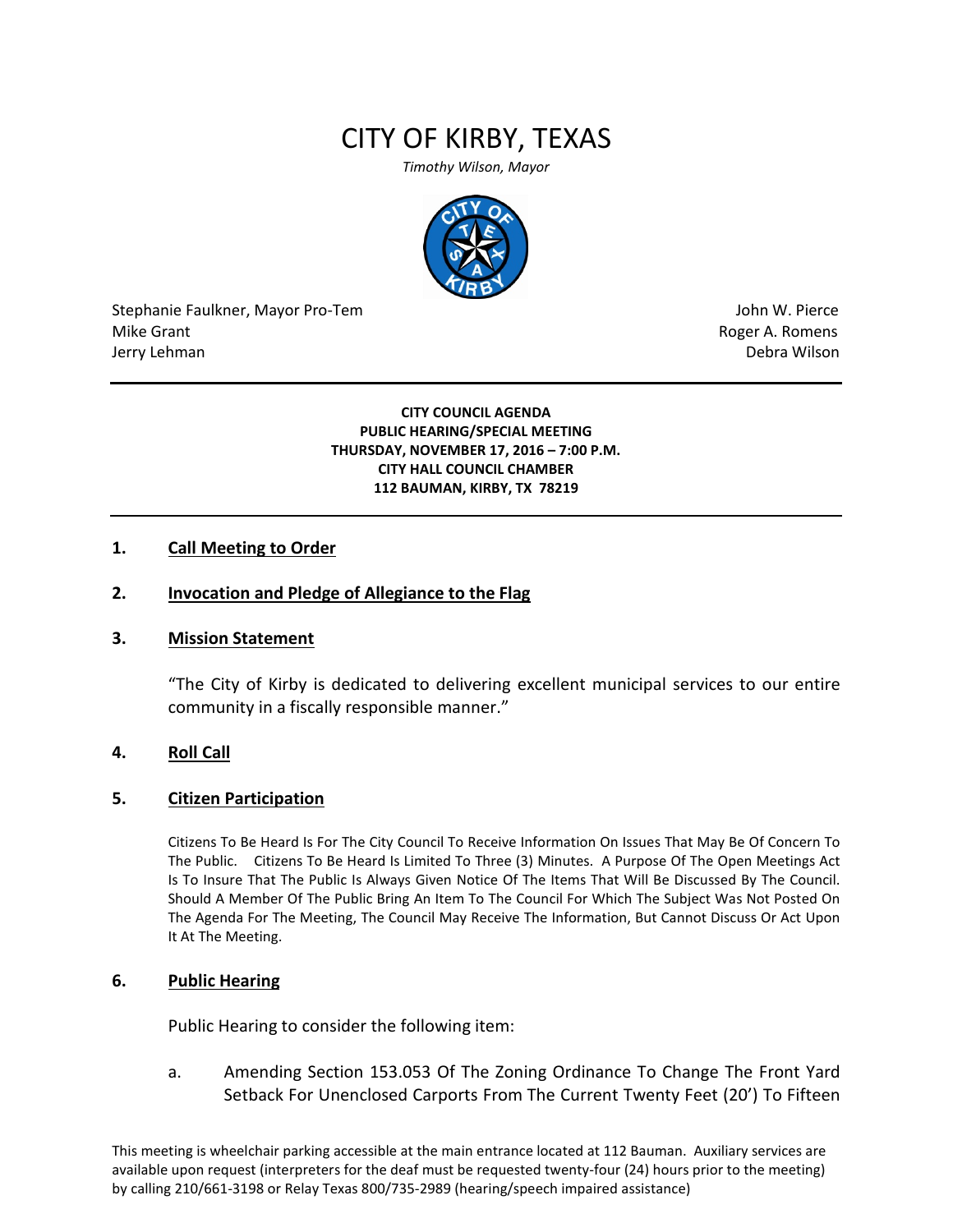Feet (15') Feet; And Amending Sections 153.019 And 153.020 Of The Zoning Ordinance By Adding A Subpart (C) To State That Materials Other Than Metal Or Aluminum Must Be Used On The Lower One-Third Of The Front And Sides Of Buildings Located In The C-1 And C-2 Commercial Districts That Are Visible From Public Streets Or Neighboring Property.

## **7. Presentations**

- a. Employee Of The Month
- b. Presentation By Linebarger, Goggan, Blair & Sampson, L.L.P. On Delinquent Revenue Collection Year End Report

## **8. Discussion And Possible Action**

- a. Discussion And Possible Action Regarding Ordinance No. O-2016-801 Discussion And Possible Action Regarding Amending Section 153.053 Of The Zoning Ordinance To Change The Front Yard Setback For Unenclosed Carports From The Current Twenty Feet (20') To Fifteen Feet (15') Feet; And Amending Sections 153.019 And 153.020 Of The Zoning Ordinance By Adding A Subpart (C) To State That Materials Other Than Metal Or Aluminum Must Be Used On The Lower One-Third Of The Front And Sides Of Buildings Located In The C-1 And C-2 Commercial Districts That Are Visible From Public Streets Or Neighboring Property. This Is The First Reading
- b. Discussion And Possible Action Regarding Ordinance No. O-2016-800 Repealing Section 55.02 Of The Code Of Ordinances And Adopting A New Section 55.02 Of The Code Of Ordinances And Adopting Chapter 56, Post-Construction Storm Water Management, Of The Code Of Ordinances Establishing Post-Construction Storm Water Management Practices As Required By The United States Environmental Protection Agency And The Texas Commission On Environmental Quality; Incorporating New Definitions In Section 55.02; Incorporating Post-Construction Storm Water Management Practices; Providing For A Penalty Of A Fine Of Not More Than \$500.00 For Each Offense Under Chapter 56 And For Violators To Bear The Expenses Of Restoration Necessitated By Violation Of Chapter 56, With Each Day A Violation Occurs Being A Separate Offense; Providing For A Civil Penalty Of Up To \$1,000.00 Per Day For A Violation Of Chapter 56 And For A Civil Penalty Of Up To \$5,000 Per Day For Certain Point Source Effluent Limitations Or Discharge Of A Pollutant Into A City Sewer System; Repealing All Ordinances Or Parts Of Ordinances In Conflict Herewith; Providing A Savings Clause; Providing For The Inclusion In The Code Of Ordinances; Providing For An Effective Date, And Establishing A Fee For Reviewing Proposed Storm Water Pollution Prevention Plans. This Is The First Reading.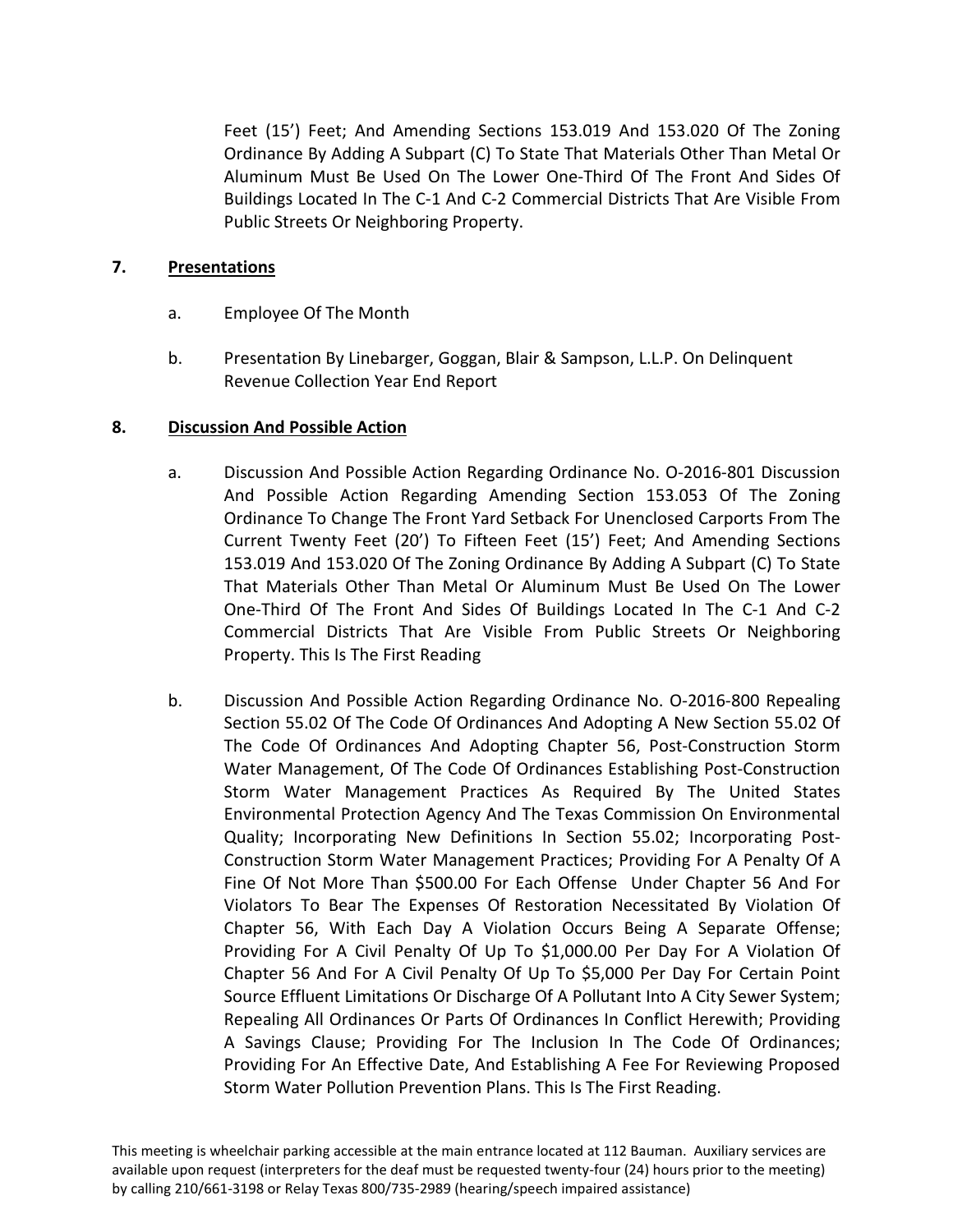- c. Presentation, Discussion And Possible Action On Well site Monitoring Smith Pump Company
- d. Discussion And Possible Action Regarding Ordinance No. O-2016-802, An Ordinance Adopting Chapter 99 To The Code Of Ordinances To Authorize Enforcement Of Municipal Ordinances Regarding Fire Protection, Structural Integrity, Zoning, Disposal Of Refuse Or Dangerously Damaged Or Deteriorated Structures Or Improvements. This Is The First Reading.
- e. Discussion And Possible Action Certifying And Approving The 2016 Tax Assessment Rolls As Submitted By The Bexar County Tax Assessor Collector For The City Of Kirby
- f. Discussion And Possible Action Regarding Parking On Binz Engleman Road
- g. Discussion And Possible Action To Consider A Plan To Clean Up Springfield Road Area
- h. Discussion And Possible Action On Compliance With The Zoning Ordinance By Owner Of The Property At 5631 Old Seguin Road
- i. Discussion And Possible Action To Consider 2017 Holiday Schedule
- j. Discussion And Status Update On The Municipal Boundary Adjustment

## **9. Requests and Announcements**

a. Requests By Mayor And Council Members For Items To Be Placed On Future City Council Agendas And Announcements On City Events/Community Interests

## **10. Adjournment**

 Monique L. Vernon City Manager

\_\_\_\_\_\_\_\_\_\_\_\_\_\_\_\_\_\_\_\_\_\_\_\_\_\_\_

Patty Cox, TRMC City Secretary

\_\_\_\_\_\_\_\_\_\_\_\_\_\_\_\_\_\_\_\_\_\_

This meeting is wheelchair parking accessible at the main entrance located at 112 Bauman. Auxiliary services are available upon request (interpreters for the deaf must be requested twenty-four (24) hours prior to the meeting) by calling 210/661-3198 or Relay Texas 800/735-2989 (hearing/speech impaired assistance)